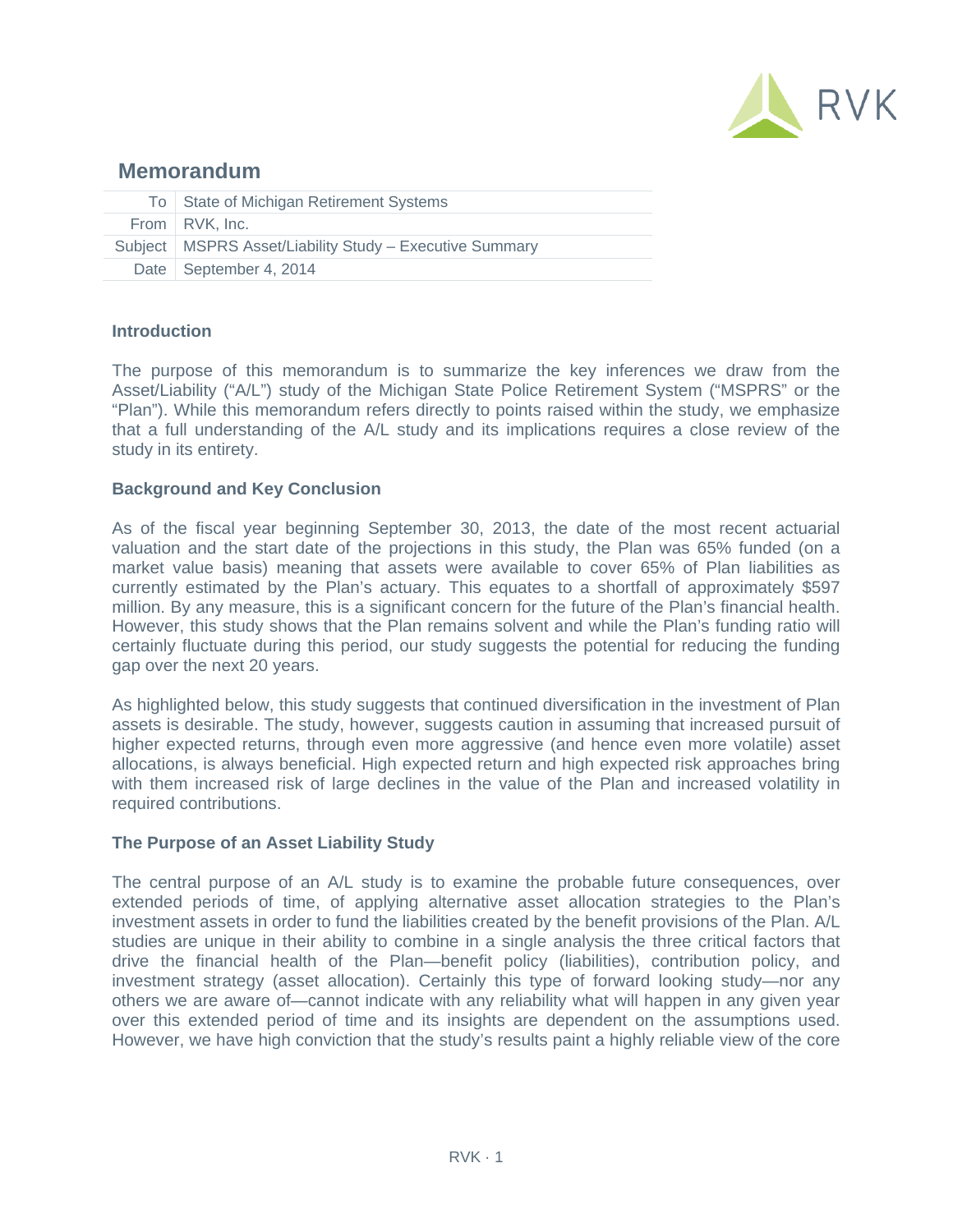

long-term trends in the Plan's financial health. Best practice, in our judgment, is to take the general direction suggested as most appropriate by this study with its unique consideration of liabilities, contribution policy and trending liquidity needs and refine it in an asset allocation study where implementing the Plan's structure can reflect the pragmatic considerations of investing in the capital markets present at any given point in time.

## **Deterministic versus Stochastic**

In this study, we examined a series of related questions associated with this central purpose, projecting future outcomes under two distinctly different methodologies:

- 1. a **deterministic** basis (all underlying assumptions, liabilities, contributions and most critically investment returns, are achieved precisely and without variance in each and every year); and
- 2. a **stochastic** basis (outcomes for investment returns vary each year according to estimated volatility with contribution *requirements* following suit while *actual* contribution policy and liabilities remains in their current form).

# **Key Results**

Below you will find a series of important findings, forecasts, and conclusions drawn from the body of the study. While the remarks are presented here to allow a quick assessment of some of the key findings, they represent only a sampling of the fundamental elements of the study. We emphasize that a solid understanding of each element requires that they be reviewed as they are presented in the study itself within their surrounding context (please note the frequent page references to the full study). This is especially important to understanding the findings which represent *probable, but not certain,* outcomes as analyzed in the stochastic section of the study.

### *At the Outset:*

- As of September 30, 2013 (the date of the actuarial valuation used to model liabilities), the Plan's market value funded ratio (available assets to fund benefit obligations) was 65% (page 6).
- The number of active MSPRS members currently exceeds the number of inactive members 2 to 1. Over time, the inactive population is projected to grow and exceeds the active member population by almost 3 to 1 at the end of the projection period (page 8). The maturing demographics of the Plan is an important factor when considering the findings on Plan risk/return options and the projected status of Plan liquidity below.

*Deterministic Analysis: A deterministic analysis assumes full certainty about the future, in particular, certainty of investment returns. Its virtues are that it is simple and that the findings reflect what will happen if the future turns out to be precisely as forecasted—no better, but also no worse.*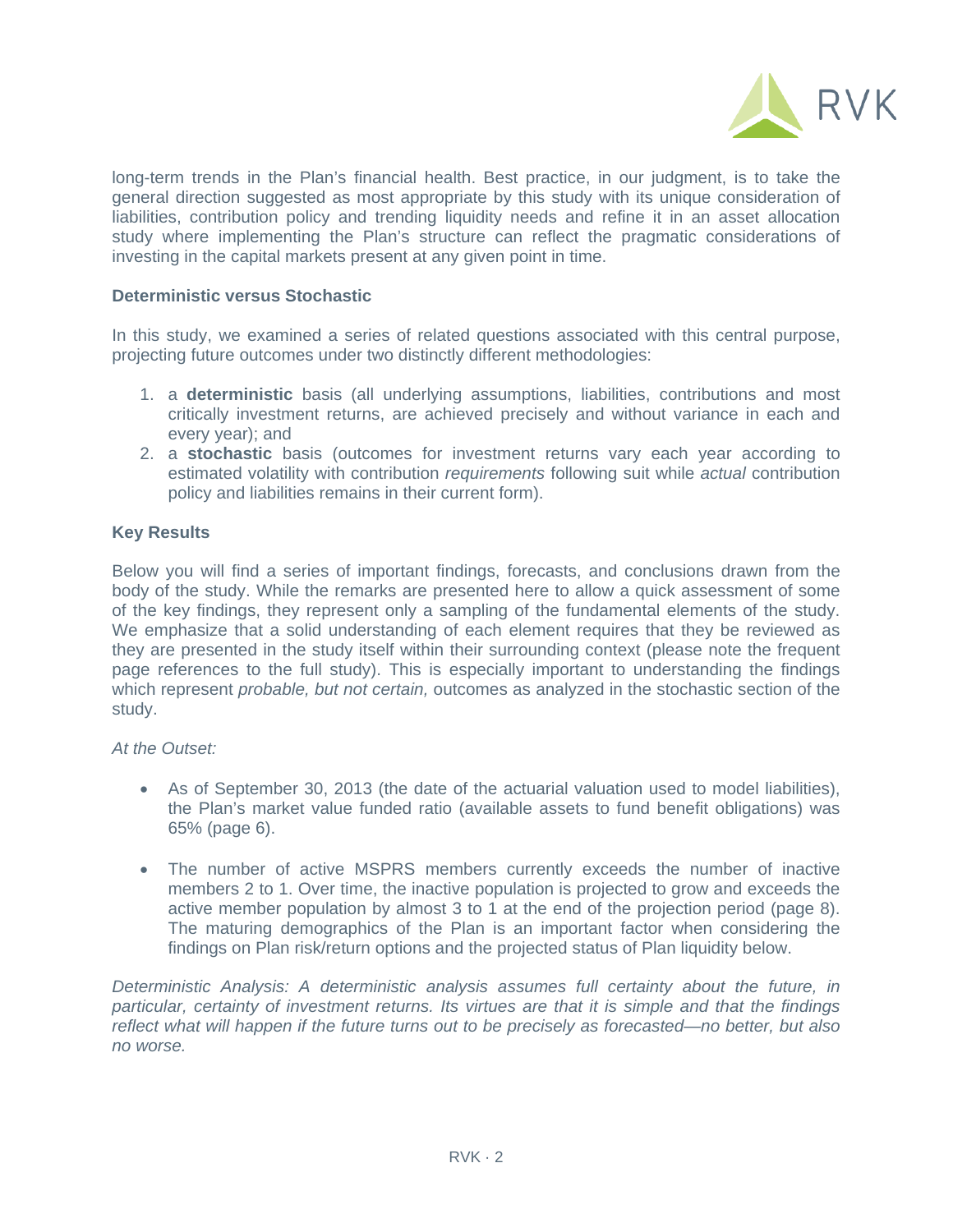

- Benefit payments to Plan participants are expected to increase by more than 68% over the next 20 years (page 9).
- Total annual dollar contributions (employer and employee) based on actuarially required rates are expected to increase substantially over the next 20 years; from \$66 million in 2013 to \$113 million in 2033 (page 10). *Please note however*, that precise actuarially required rates as they unfold are the purview of the Plan's actuary and are affected by factors other than investment returns and resulting asset values of the Plan.
- Benefit payments currently exceed total contribution inflows annually by more than \$45 million (page 11). Net cash flow, defined as contributions minus benefit payments, is projected to increase from current levels to approximately negative \$94 million in 2029 before beginning to decline to about negative \$75 million in 2033 (page 11).
- Aggregate benefit payments are expected to increase by more than 68% over the next 20 years, but remain relatively constant as a percentage of Plan assets over this same time period (pages 9 and 12). Benefit payments as a percentage of Plan assets are healthy and sustainable on an absolute basis during this projection period. This is an important and positive indication, because increased payout ratios, if they rise sufficiently high, can potentially impose liquidity constraints on the management of the portfolio (inhibiting the ability of the Plan to invest with a long term horizon) therefore limiting the opportunity to invest in less liquid asset classes regardless of the return or risk reducing diversification benefits they offer. The payout ratio is projected to fluctuate between 10% and 11% throughout the projection period. These levels do not, in our opinion, materially inhibit investment opportunities for the Plan (page 12).
- As assets grow each and every year without exception at the assumed rate of return (8.00%/7.00% for Hybrid members), the funding ratio on a market value basis is expected to gradually increase to approximately 89% by 2033 from the current value of 65% (page 17).
- Assuming the current contribution policy remains unchanged, the Plan would need to experience annual returns in excess of 11.7% over the next 10 years or 9.1% over the next 20 years *without exception in each and every year* in order to reach full funding (page 18). Achieving such lofty returns on such a sustained basis is extremely unlikely in our judgment and underscores our conclusion that investment returns alone cannot move the Plan to full funding.
- Experiencing a return of 100 basis points below the Plan's current assumed rate of return of 8.00% (7.00% for Hybrid members) (i.e., 7.00%/6.00%) each year for the 20 year projection period would result in a moderate decline in the projected funding ratio to 80% in year 20 versus 89% at the current assumed rate of return (page 19). Additionally, under this scenario cumulative employer contributions would be \$315 million higher over the 20 year period. Given the widely shared concerns about the prospects for a low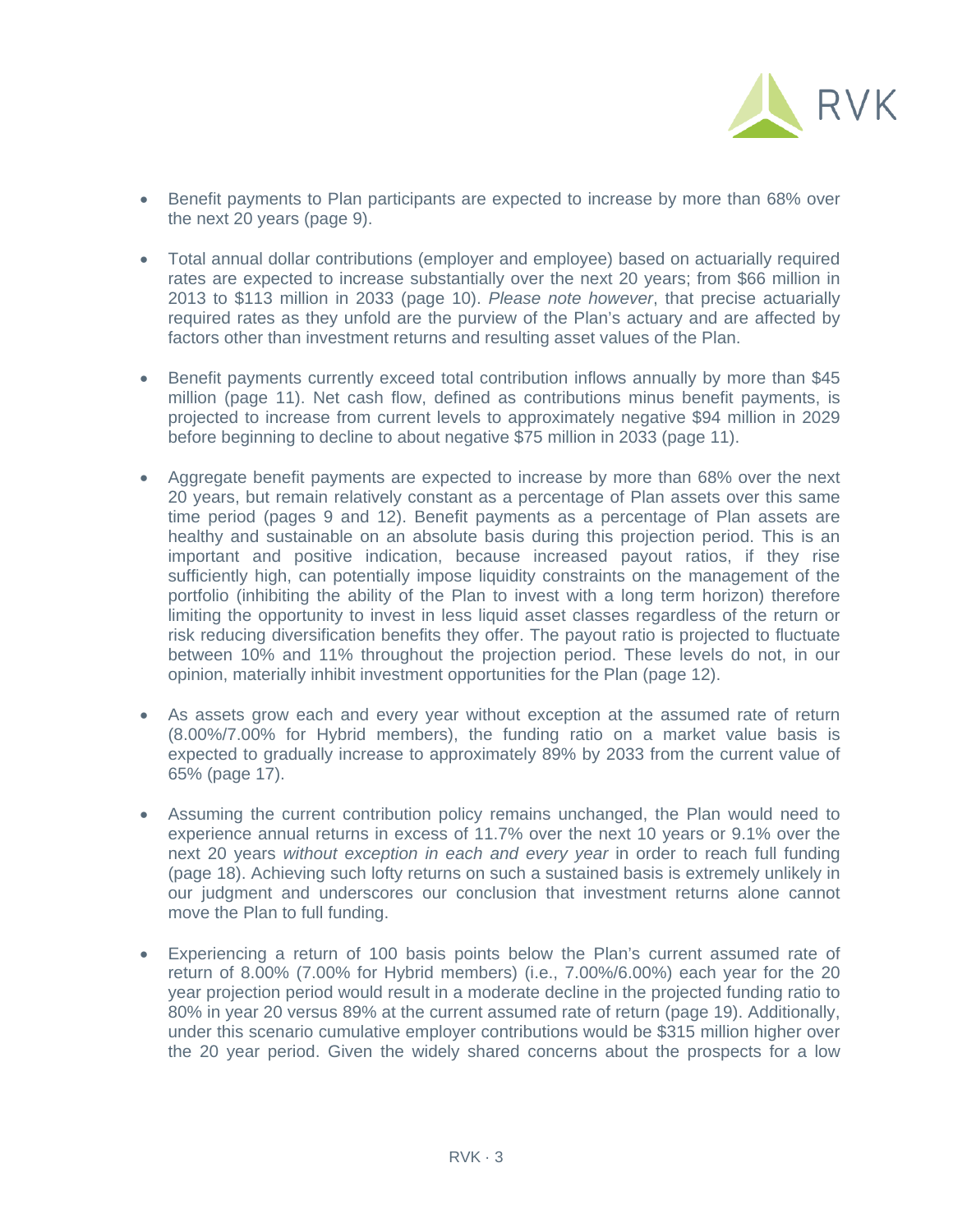

return environment in the capital markets over the foreseeable future, this is a conclusion that should be thoroughly understood and appreciated. In the event that capital markets do not support returns commensurate with the assumed rate of return, reliance on contributions to complete the payout of the Plan's liabilities effectively increases, especially in later years.

*Stochastic Analysis: Unlike a deterministic analysis, a stochastic analysis does not assume an unvarying stream of expected investment returns year after year. Instead, it reflects the realistic view that pension plan investment returns are—like the investment markets themselves volatile and always uncertain. This means that there are a range of possible outcomes for MSPRS; some are more likely, others less likely, but still possible.* 

*The deterministic approach is useful for gauging the general direction of change and associated consequences, but adding the element of uncertainty—more specifically year to year variability in the performance of the capital markets and the value of the Plan's assets over time—can offer additional insights, albeit along with considerable complexity.* 

Uncertainty in future investment returns is taken into account via a stochastic analysis of four different investment approaches (in the table below and on page 26) including a conservative (low risk, asset protective), a highly aggressive (high return seeking with substantial associated risk) approach, and the Strategic Target and Current Allocation of the Plan. The reason for testing such approaches is that at the heart of the MSPRS situation is a simple question that is difficult to answer: whether the Plan is better off following a strategy that:

- (A) Falls in the general category of higher prospective return with greater risk (i.e. potential for more widely varying outcomes – good or bad), or
- (B) Falls in the general category of lower prospective return with concomitantly lower risk (i.e. a tighter band of likely outcomes).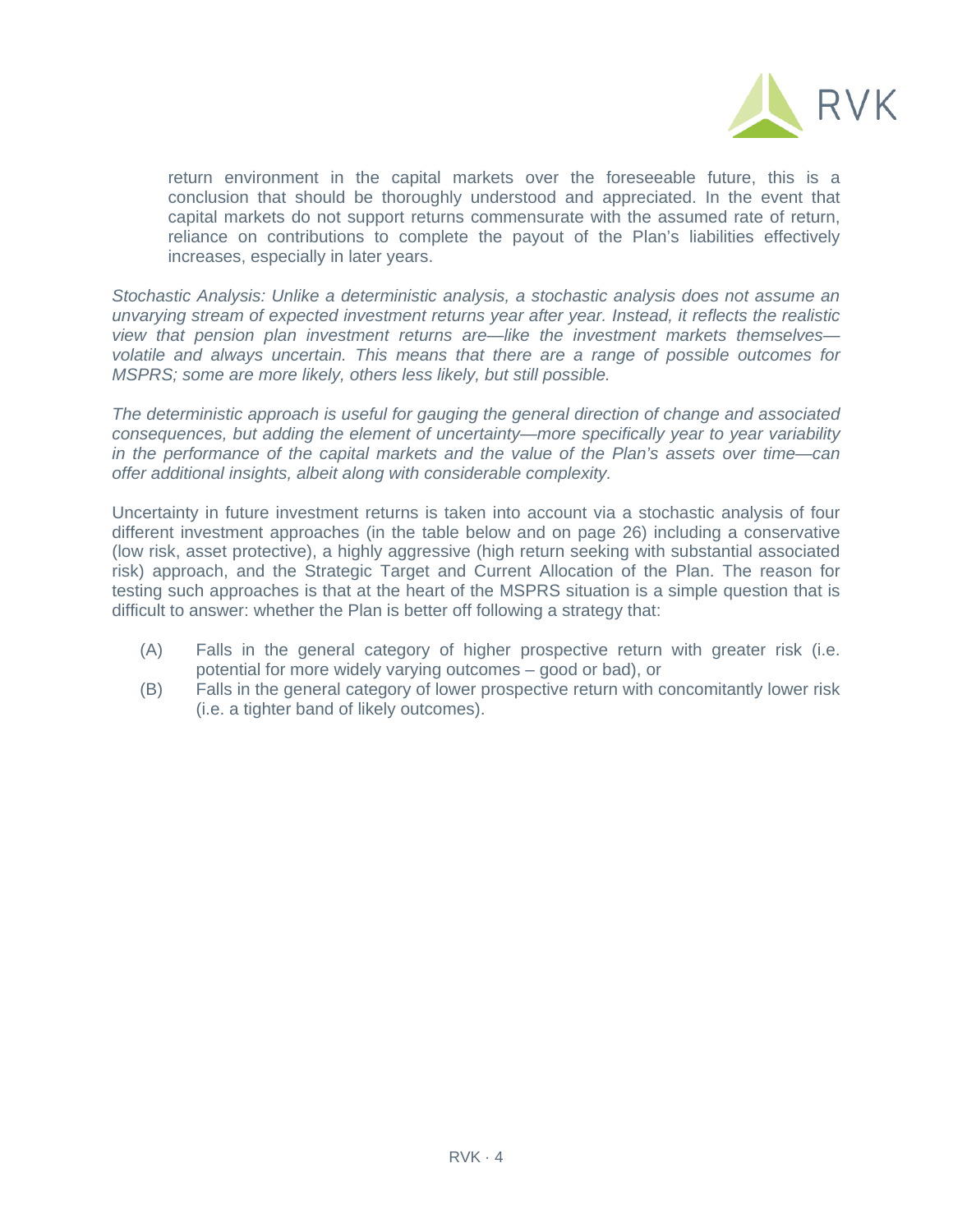

|                                      | <b>Strategic</b><br><b>Target</b> | <b>Current</b><br><b>Allocation</b> | Conservative<br>Portfolio | Aggressive<br>Portfolio |
|--------------------------------------|-----------------------------------|-------------------------------------|---------------------------|-------------------------|
| <b>Broad US Equity</b>               | 28.0                              | 30.3                                | 0.0                       | 35.0                    |
| <b>Broad International Equity</b>    | 16.0                              | 16.1                                | 0.0                       | 20.0                    |
| Int. Duration Fixed Income           | 10.5                              | 11.7                                | 100.0                     | 0.0                     |
| Diversified Infl Strat               | 4.5                               | 4.4                                 | 0.0                       | 0.0                     |
| Real Estate                          | 10.0                              | 9.3                                 | 0.0                       | 15.0                    |
| <b>Absolute Return Strategies</b>    | 6.0                               | 4.5                                 | 0.0                       | 0.0                     |
| Private Equity                       | 23.0                              | 18.4                                | 0.0                       | 30.0                    |
| Cash Equivalents                     | 2.0                               | 5.3                                 | 0.0                       | 0.0                     |
| Total                                | 100                               | 100                                 | 100                       | 100                     |
|                                      |                                   |                                     |                           |                         |
| Capital Appreciation                 | 67                                | 65                                  | 0                         | 85                      |
| Capital Preservation                 | 13                                | 17                                  | 100                       | 0                       |
| Alpha                                | 6                                 | 5                                   | 0                         | 0                       |
| Inflation                            | 15                                | 14                                  | $\mathbf{0}$              | 15                      |
|                                      |                                   |                                     |                           |                         |
| <b>Expected Return</b>               | 7.9                               | 7.5                                 | 4.0                       | 8.7                     |
| <b>Risk (Standard Deviation)</b>     | 15.1                              | 14.1                                | 6.0                       | 18.4                    |
|                                      |                                   |                                     |                           |                         |
| Return (Compound)                    | 6.9                               | 6.6                                 | 3.8                       | 7.2                     |
| Return/Risk Ratio                    | 0.5                               | 0.5                                 | 0.7                       | 0.5                     |
| RVK Expected Eq Beta (LC US Eq = 1)  | 0.8                               | 0.7                                 | 0.1                       | 0.9                     |
| RVK Liquidity Metric (T-Bills = 100) | 61                                | 67                                  | 85                        | 56                      |

Essential to answering this question is to ask precisely how MSPRS and the Plan's broader constituencies define what "better off" means. The metrics we use for each to determine whether the Plan is "better off" under one approach versus another are as follows:

- (1) The effect on funding ratio (and thus on contribution rates which decline with higher funding ratios).
- (2) The effect on Plan liquidity (i.e. the Plan's ability to pay annual benefits without major disruption of its strategic asset allocation, the driver of its investment strategy).
- (3) The effect on the trend line and stability of annual contributions.
- (4) The risk of large, sudden, and highly disruptive short-term declines in the Plan's assets over the course of time and the associated effects on contributions and potentially investment decisions.

The results of this analysis are displayed on pages 27 through 42 of the accompanying A/L study. For purposes of this summary, the consequences of choosing A versus B, as described above, is summarized most clearly in the tables on pages 33 and 42 of the study (copied below followed by explanatory comments).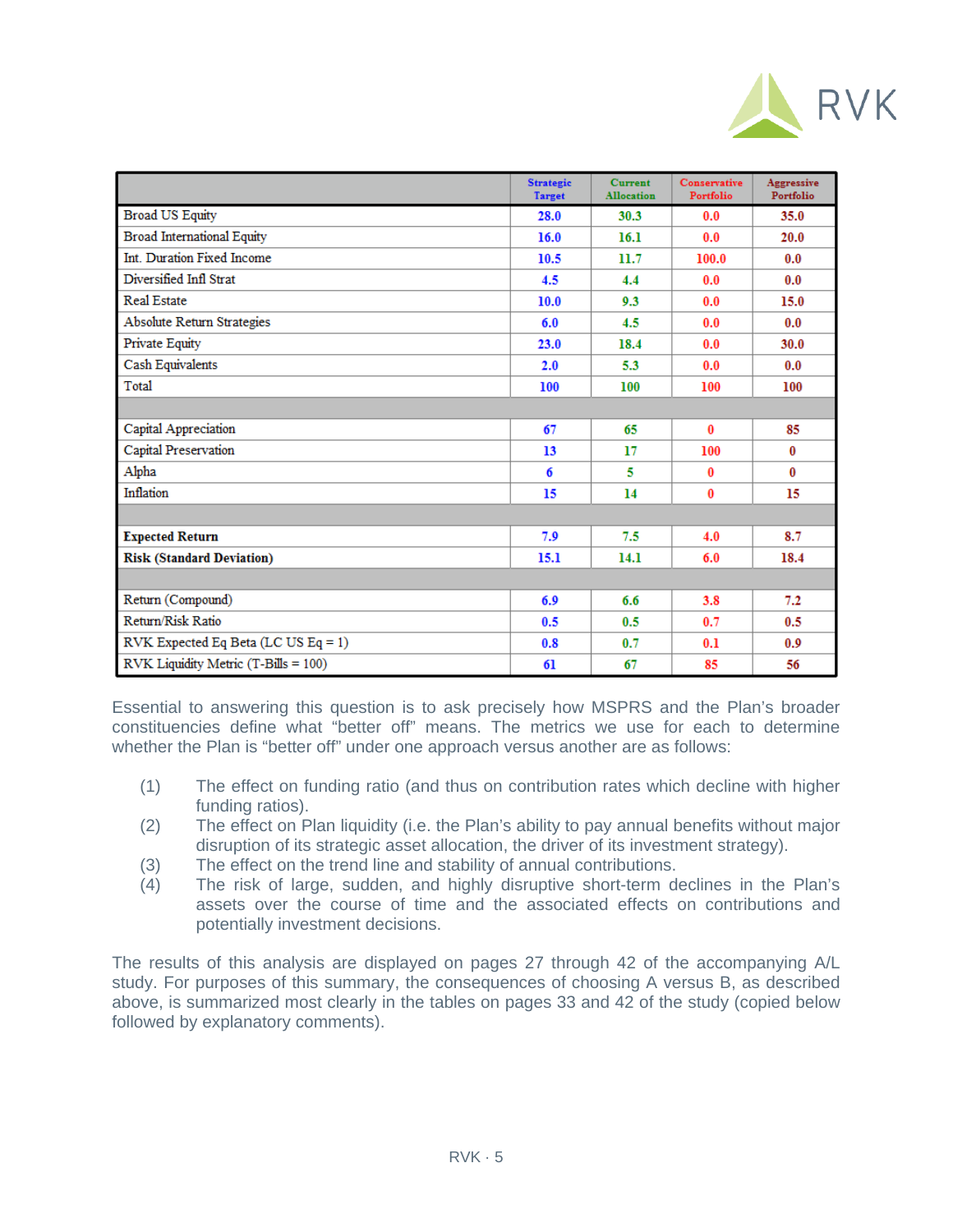

| 20 Years               | <b>Probability of Full</b> | <b>Probability of less than 65%</b> | Probability of less than | <b>Maximum 1 Year Portfolio</b> |  |  |
|------------------------|----------------------------|-------------------------------------|--------------------------|---------------------------------|--|--|
|                        | <b>Funding in 2033</b>     | (Current) Funding in 2033           | 50% Funding in 2033      | <b>Investment Loss</b>          |  |  |
| Strategic Target       | 31%                        | 25%                                 | 5%                       | -38%                            |  |  |
| Current Allocation     | 27%                        | 26%                                 | 5%                       | $-36%$                          |  |  |
| Conservative Portfolio | 0%                         | 63%                                 | 3%                       | $-19%$                          |  |  |
| Aggressive Portfolio   | 39%                        | 24%                                 | 7%                       | $-47%$                          |  |  |

| 20 Years               | <b>Actuarial Funded Ratio in Year 20</b> |                 |                  | <b>Market Funded Ratio in Year 20</b> |       |        | <b>Cumulative Employer Contributions</b> |       |       | <b>Payout Ratios</b> |           |               |
|------------------------|------------------------------------------|-----------------|------------------|---------------------------------------|-------|--------|------------------------------------------|-------|-------|----------------------|-----------|---------------|
|                        | 50th                                     | 5 <sup>th</sup> | 95 <sub>th</sub> | 50th                                  | 5th   | 95th   | in Year 20 (Billions)                    |       |       | Year 20              | 2013-2033 |               |
|                        |                                          |                 |                  |                                       |       |        | 50th                                     | 5th   | 95th  | <b>Median</b>        | Peak      | <b>Trough</b> |
| Strategic Target       | 81.6%                                    | 59.2%           | 194.8%           | 81.5%                                 | 50.1% | 207.3% | \$2.0                                    | \$3.2 | \$0.5 | 10.9%                | 26.7%     | 4.3%          |
| Current Allocation     | 80.0%                                    | 59.5%           | 171.1%           | 79.1%                                 | 50.6% | 179.6% | \$2.1                                    | \$3.1 | \$0.6 | 11.3%                | 26.5%     | 4.9%          |
| Conservative Portfolio | 67.9%                                    | 59.3%           | 79.4%            | 62.9%                                 | 51.8% | 78.5%  | \$2.8                                    | \$3.1 | \$2.2 | 14.1%                | 25.7%     | 9.7%          |
| Aggressive Portfolio   | 85.2%                                    | 57.5%           | 282.1%           | 86.2%                                 | 47.6% | 297.5% | \$1.9                                    | \$3.3 | \$0.4 | 10.3%                | 28.8%     | 3.0%          |

- With the exception of the Conservative Portfolio, the median expected funding ratio at the end of the 20 year study period is higher than the current funding level for all investment options analyzed (pages 32, 33, and 42). This is supportive of the continued utilization of diversified investment approach.
- With the exception of the Conservative Portfolio all portfolios analyzed show a moderate (greater than 25%) probability of full funding in 20 years (page 33). The Conservative Portfolio shows a no probability of full funding in 20 years.
- None of the portfolios show significant probability of extreme payout ratios over the next 20 years (pages 34-37 and 42). However, the peak value for all portfolios is above 25%, a level that does begin to moderately inhibit asset allocation decisions as they relate to illiquid asset classes.
- The cumulative cost of providing the Plan's benefits is met through a combination of contributions and the investment returns on those contributions. The Conservative Portfolio requires the largest increase in cumulative contributions (i.e., the direct funding of benefits) (pages 40 and 42). Even under the very unlikely best-case scenario the Plan would have a funded ratio of about 79%, far lower than any of the other portfolios (page 42). The only redeeming virtue of such an ultra-conservative approach is that the potential for large declines in the value of the fund is significantly mitigated albeit at much higher ongoing costs (contributions) and chronic poor Plan financial health.
- The Aggressive Portfolio does appear to have the highest *probability* of producing full funding by 2033 at 39% (page 33). *However*, it also has a maximum theoretical one-year portfolio decline of 47%—a loss of almost one half of the Plan's assets, significant we believe by any standard. This likelihood of notably larger one year declines within the study period gives pause to the desirability of a far more aggressive approach simply from a quantitative viewpoint. It also suggests it may be a strategy that is extremely difficult for decision makers to sustain over a long period of time. Declines in the total fund market value of this magnitude are a disruptive event from all aspects of Plan management. Yet, the benefit of such an aggressive approach that makes it superficially attractive can only be realized with any probability if the aggressive and highly volatile approach is maintained for several decades through good times, bad times, and